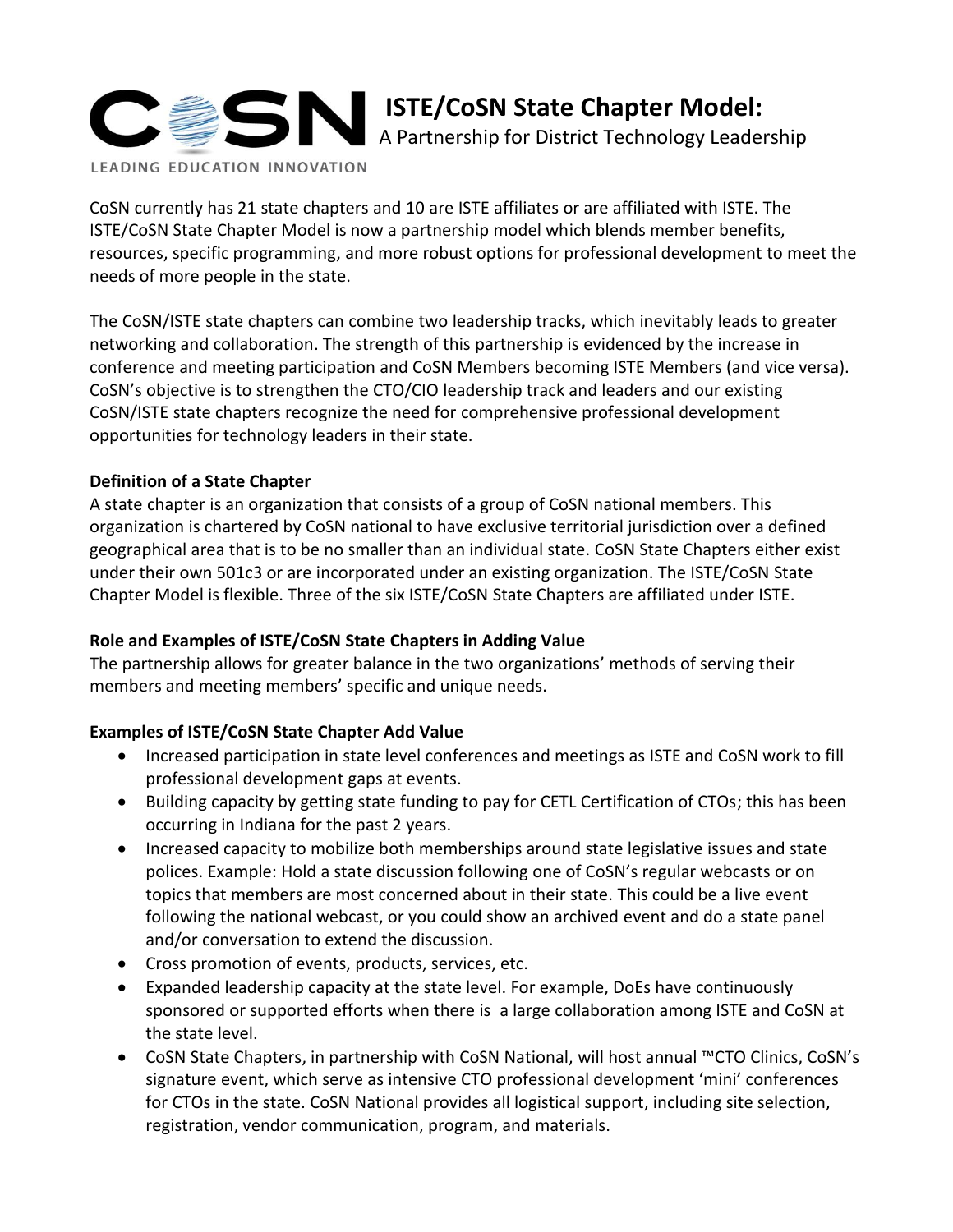ISTE/CoSN State Chapters: Louisiana, Colorado, Massachusetts, Pennsylvania, Tennessee, Alabama, Virginia, New Hampshire, and New York. Please see their websites to learn more about their activities.

#### **CoSN/ISTE Membership and Dues Structure**

The ISTE/CoSN partnership can exist because the two membership dues structures do not compete, thus cost is not a barrier. The dues structure will vary by state chapter as flexibility in the partnership is required for both partners to meet their funding needs as well as to best serve members in the state.

For example, if there were an ISTE Affiliate that never collected membership dues in the past and did not want to collect membership dues as a ISTE/CoSN State Chapter, they would not have to. "ISTE plus" is what we like to call the CoSN benefits package for ISTE members considering a CoSN institutional membership. The plus package creates the option of maintaining the ISTE membership cost while allowing additional CoSN resources to be purchased and supplied. Another dues structure example would entail simply combining the dues structures into one lump sum for an institutional membership; under this model, both CoSN and ISTE maintain their own Individual Memberships.

## **Recommended Institutional Membership Fee Structure:**

| <b>Size</b>                                     | <b>CoSN Dues</b> | <b>Chapter Dues</b> | <b>Total</b> |
|-------------------------------------------------|------------------|---------------------|--------------|
| Mega $-$ Large Institutions (50,000 + students) | \$1,750          | \$150               | \$1,900      |
| Large Districts $(10,000 - 49,000$ students)    | \$1,150          | \$150               | \$1,300      |
| Medium Districts (2,501 - 9,999 students)       | \$865            | \$100               | \$965        |
| Small Districts (under 2,500 students) and      | \$290            | \$50                | \$340        |
| individual schools                              |                  |                     |              |

# **CoSN Membership Benefits (more at cosn.org/membership)**

CoSN offers a range of tools and resources for chief technology officers **AND** their district teams:

- Receive eNewsletters that provide timely and relevant information on key issues impacting K-12 school networking (CoSN Member News is sent twice a month and Washington Update monthly)
- Free CoSN Thought Leadership series, including publications, case studies, white papers, and forum summaries **(a \$99 value)**
- FREE participation in CoSN's high-quality Webinar Series (six programs which are live and archived) **(a \$650 value)**
- Participate in face-to-face networking opportunities, at discounted rate, with your peers and the corporate sector at CoSN's annual conference **(\$250 savings per attendee)** and at regional level clinics and CTO Forums **(One free registration valued at \$199)**
- Learn more about issues such as the Framework of Essential Skills for the K-12 CTO, Green Computing, Data-driven Decision Making, Cyber Security, or Smart Budgeting for Technology through our Leadership Initiatives.
- Become part of a community of key education technology leaders to tap into for their wisdom and experience and to share your best practices.
- Help shape the future of CoSN through service on our committees and councils.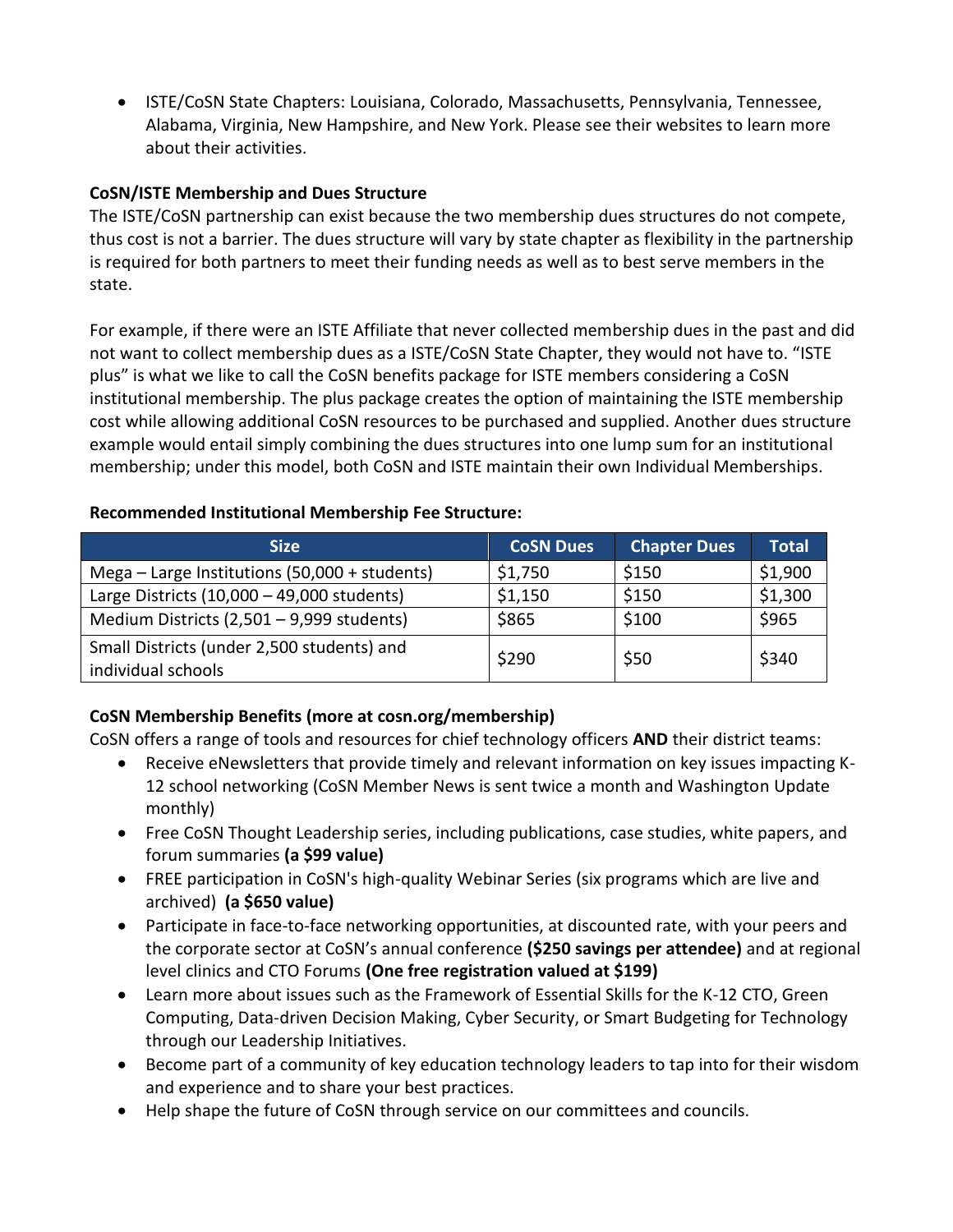CoSN Institutional membership includes the opportunity to enroll an unlimited number of representatives from each school district as full members of CoSN. All members can access ever expanding staff development opportunities aimed at school-based leaders, including the Essential Leadership Skills series, Emerging Technologies reports, and workshops designed to assist Superintendents and educational leaders in understanding various issues related to educational technology.

# **Forming a ISTE/CoSN State Chapter**

There is a 3-step process to form a new ISTE/CoSN Chapter. 1) A unified dues structure must be negotiated and an agreement must be written and signed between the two partners. 2) A Letter of Intent must be submitted to the CoSN Board of Directors outlining the membership dues structure and the leadership structure of the ISTE/CoSN Chapter. 3) The chapter application must be approved by 2/3 vote of the CoSN Board.

**Startup Cost**

\$0.

## **Obligations of Chapter**

The Senior Director of Membership and Chapters has the responsibility of monitoring state chapter progress and their obligations under the ISTE/CoSN State Chapter Agreement

## **Summary**

The ISTE/CoSN state chapters offer great opportunities to build strong partnerships leveraging national and state strengths. The process leading up to formation is a collaborative one, so CoSN staff is here to assist in any way that we can. A CoSN State Chapter map is below.

If you have questions or concerns that are not addressed in this document, please feel free to contact our team:

Dresden Farrand, MPA, MPP (Primary Contact) Senior Director of Membership and Chapter Relations 202-470-2784 **[dfarrand@cosn.org](mailto:dfarrand@cosn.org)**

Updated September 8, 2015